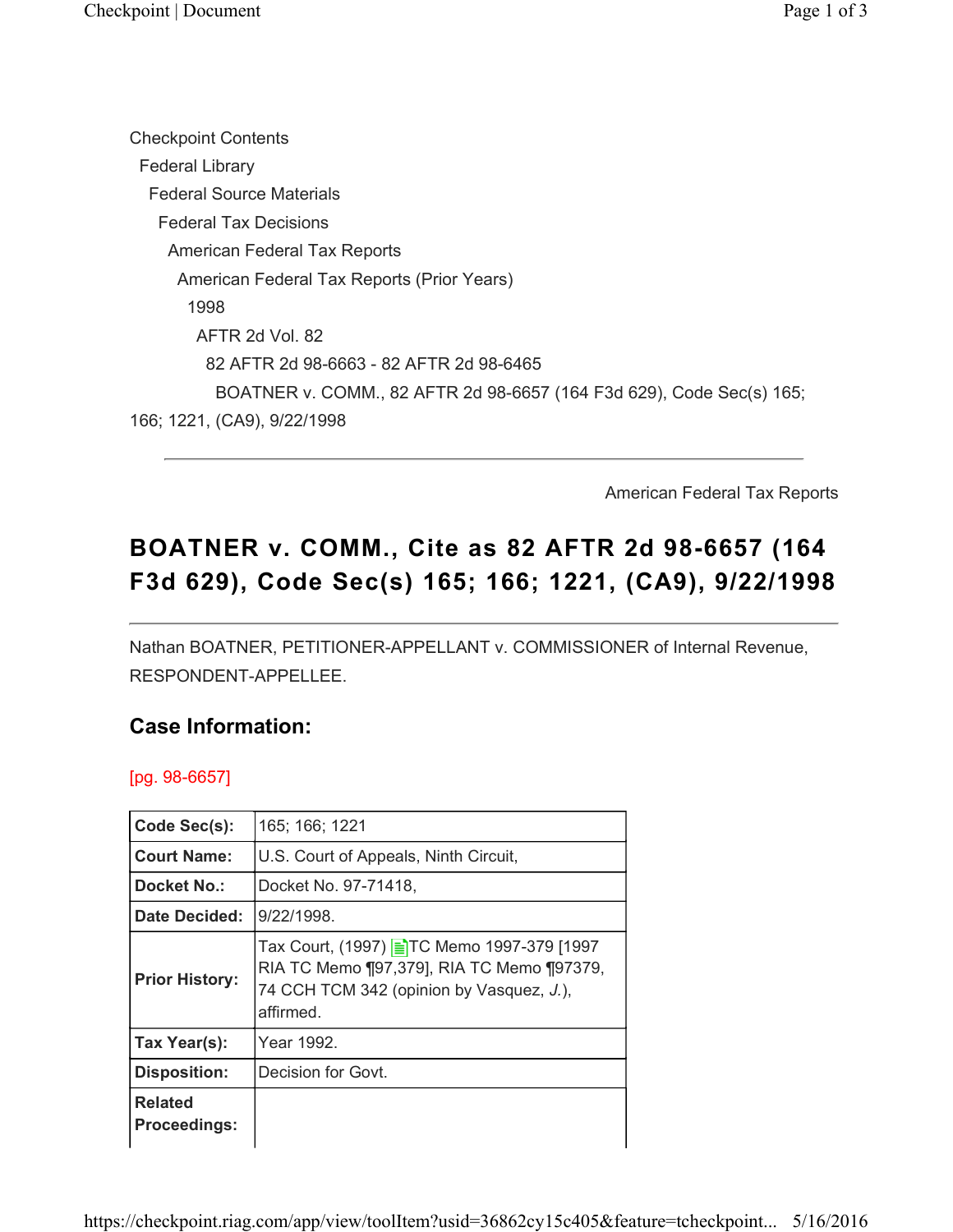|               | Related Proceedings at Boatner v.<br>Commissioner, E T.C. Memo. 1997-379 [1997<br>RIA TC Memo ¶97,379].) |
|---------------|----------------------------------------------------------------------------------------------------------|
| <b>Cites:</b> | 82 AFTR 2d 98-6657, 164 F3d 629, 98-2 USTC 1<br>50,785.                                                  |

### HEADNOTE

1. Losses—capital vs. ordinary—securities and commodities trading—dealer, trader or investor—equitable estoppel.

#### [pg. 98-6658]

Tax Court properly held that attorney's wholly owned S corp.'s net losses from securities transactions were capital, not ordinary: taxpayer was investor, not trader or dealer; and IRS wasn't equitably estopped from reclassifying losses as capital where it hadn't made affirmative misrepresentations regarding classification of taxpayer's income and losses for tax years preceding year at issue.

Reference(s): ¶ 1655.202(20);¶ 12,215.23(20);¶ 74,338.533(10);¶ 1665.110(75);¶ 1665.133 (5)Code Sec. 165;Code Sec. 166;Code Sec. 1221

## OPINION

#### United States Court of Appeals for the Ninth Circuit.

Before: O'SCANNLAIN, FERNANDEZ and TASHIMA, Circuit Judges.

Nathan Boatner appeals pro se a tax court judgment ordering him to pay a deficiency for tax year 1992. We have jurisdiction pursuant to  $\equiv$  26 U.S.C. section 7482(a). We review the Tax Court's conclusions of law de novo and factual findings for clear error. See Harbor Bancorp & Subsidiaries v. Commissioner, **115 F.3d 722, 727 [79 AFTR 2d 97-2971]** (9th Cir. 1997), cert. denied, 118 S.Ct. 1035 (1998). We affirm.

[1] Boatner contends that (1) because he was a trader and not an investor, net losses from securities transactions incurred by his wholly owned corporation are ordinary losses and not capital losses, and (2) because the Commissioner accepted Boatner's reporting of securities transactions as ordinary income and loss on his returns for 1987 through 1990, the Commissioner was estopped from classifying the 1992 losses as capital losses. These contentions lack merit.